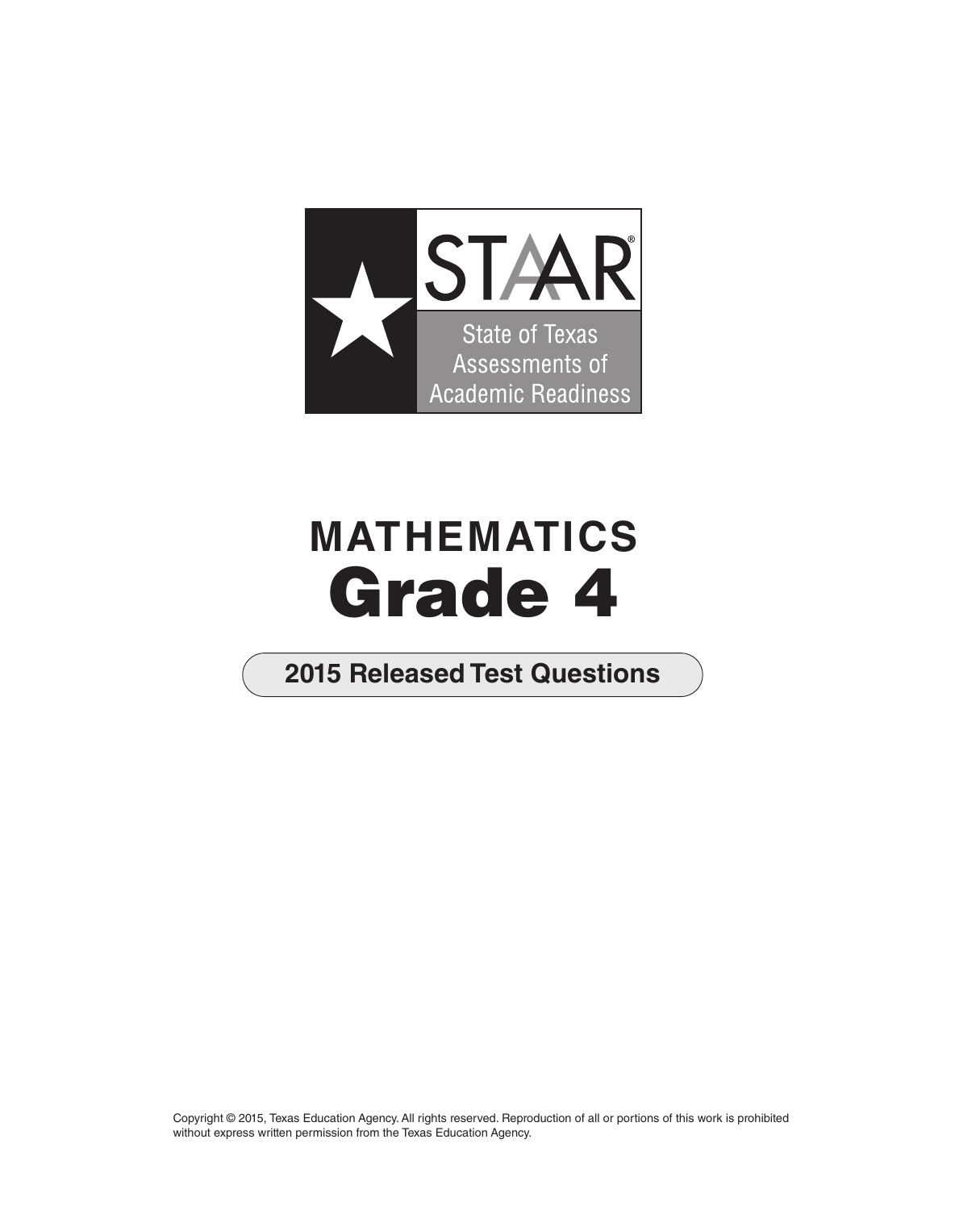**1** In the number shown, one digit is underlined and one digit is circled.

### $72,000$

Which statement about the circled digit is true?

- **A** Its value is 10 times greater than the value of the underlined digit.
- **B** Its value is  $\frac{1}{10}$  the value of the underlined digit.
- **C** Its value is 70 times the value of the underlined digit.
- **D** Its value is  $\frac{1}{70}$  the value of the underlined digit.

- **2** Lillian paid sixty-one dollars and thirty-nine cents for groceries. The digit 3 in this number has a value of —
	- **A**  $(3 \times 10)$  dollars
	- **B**  $(3 \times 1)$  dollars
	- **C**  $(3 \times 0.01)$  dollar
	- **D**  $(3 \times 0.1)$  dollar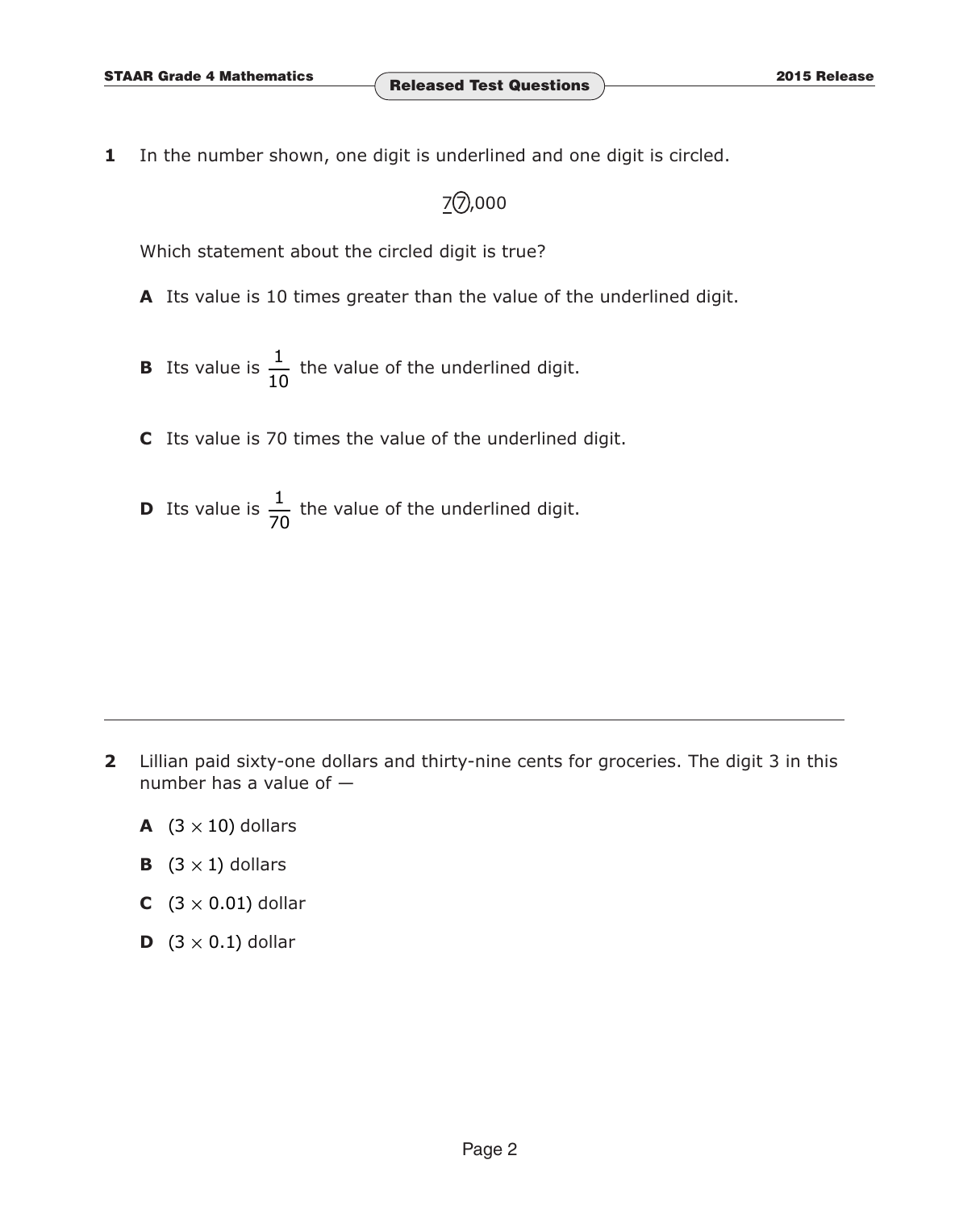**3** Antwaan decorated 2.5 cakes with chocolate icing. Which fraction is equivalent to this number?

**A** 
$$
\frac{25}{100}
$$
  
\n**B**  $\frac{5}{10}$   
\n**C**  $2\frac{5}{10}$   
\n**D**  $2\frac{5}{100}$ 

100

**4** Which expression is equivalent to  $\frac{6}{5}$ ? 5

**A** 
$$
\frac{1}{6} + \frac{1}{5}
$$
  
\n**B**  $\frac{1}{5} + \frac{1}{5} + \frac{1}{5} + \frac{1}{5} + \frac{1}{5} + \frac{1}{5}$   
\n**C**  $\frac{1}{5} + \frac{6}{1}$   
\n**D**  $\frac{1}{6} + \frac{1}{6} + \frac{1}{6} + \frac{1}{6} + \frac{1}{6}$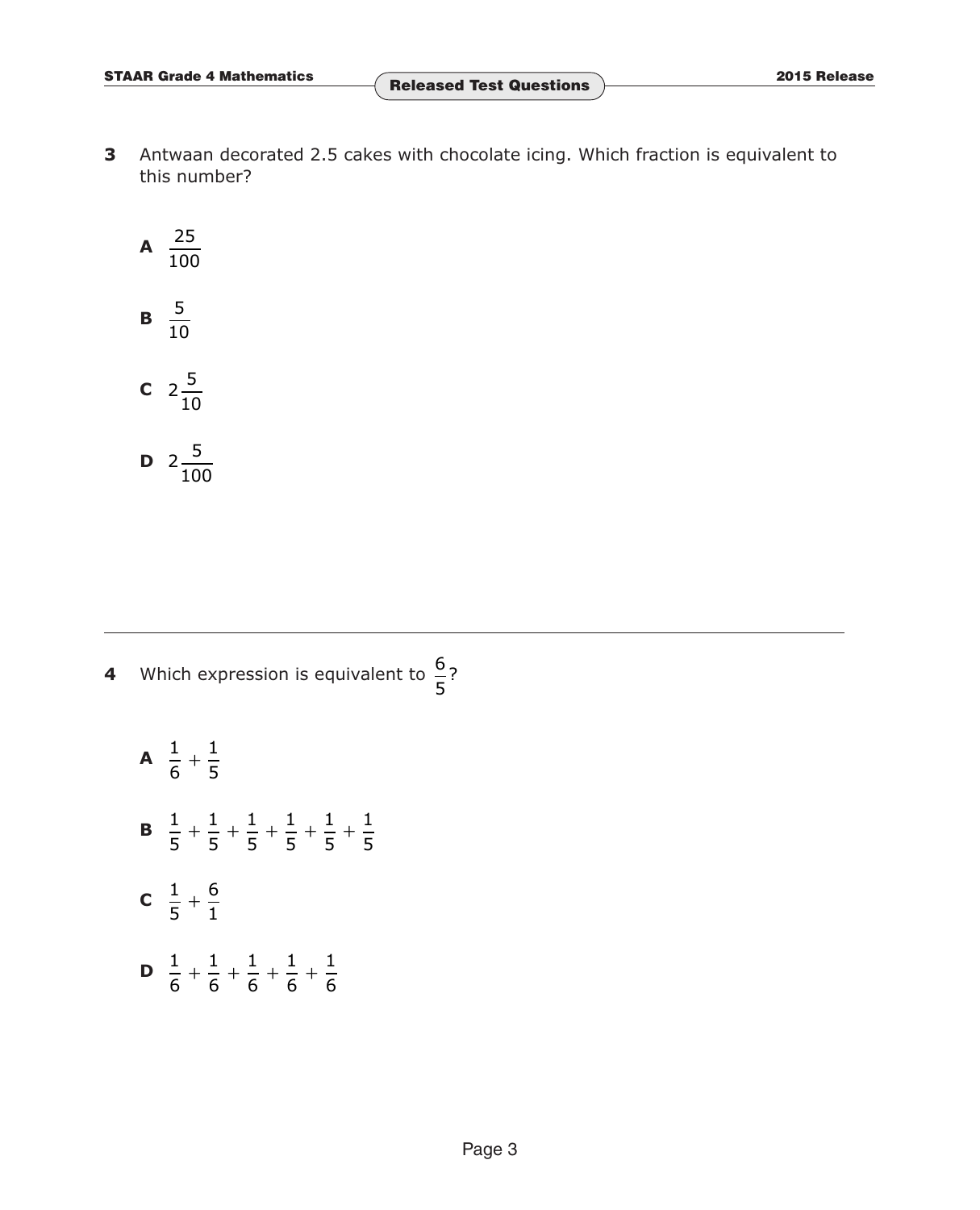**5** The two models are shaded to represent the same fraction,  $\frac{5}{7}$ .



Which equation shows that the two models represent the same fraction?

A  $\frac{2}{7} + \frac{3}{7} = \frac{4}{7} + \frac{1}{7}$ 7 7 7 7 **B**  $\frac{2}{7} + \frac{3}{7} = \frac{5}{7} + \frac{1}{7}$ 7 7 7 7 **C**  $\frac{1}{2} + \frac{1}{3} = \frac{1}{4} + \frac{1}{1}$ **D**  $\frac{1}{2} + \frac{1}{3} = \frac{1}{5} + \frac{1}{1}$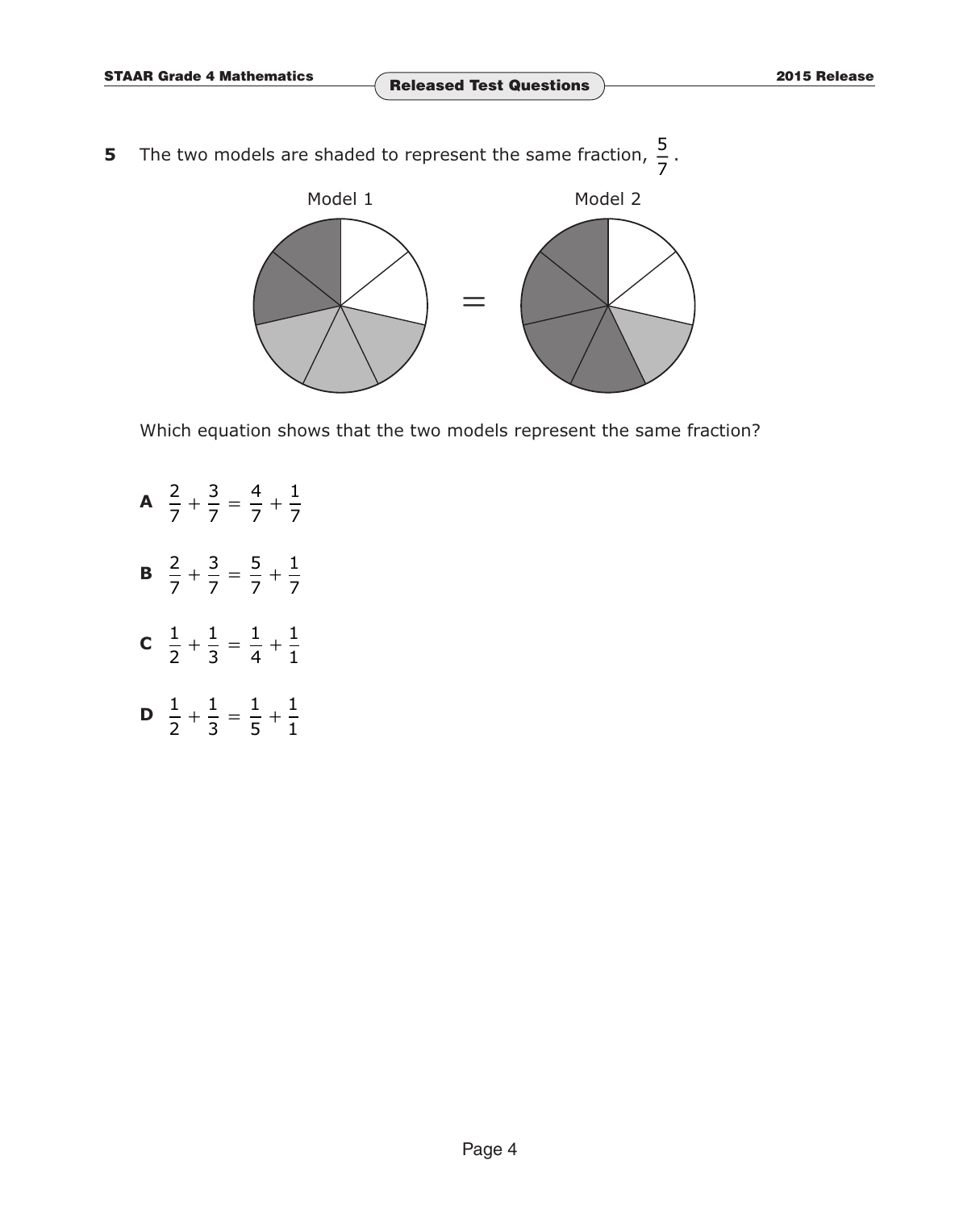- 6 Which statement about the fractions  $\frac{5}{10}$  and  $\frac{6}{10}$  is true? 10 12
	- **A** These fractions are both greater than 1, because their denominators are greater than their numerators.
	- **B** These fractions are both equal to 1, because their denominators are greater than their numerators.
	- **C** These fractions are equivalent, because their denominators are half their numerators.
	- **D** These fractions are equivalent, because their denominators are twice their numerators.

- **7** Faith has completed  $\frac{6}{18}$  of her math homework. Olivia has completed  $\frac{4}{9}$  of her math homework. Which of these girls has completed a greater fraction of her math homework?
	- **A** Faith, because  $\frac{6}{18} > \frac{4}{9}$
	- **B** Faith, because  $\frac{6}{18} < \frac{4}{9}$
	- **C** Olivia, because  $\frac{4}{9} < \frac{6}{18}$
	- **D** Olivia, because  $\frac{4}{9} > \frac{6}{18}$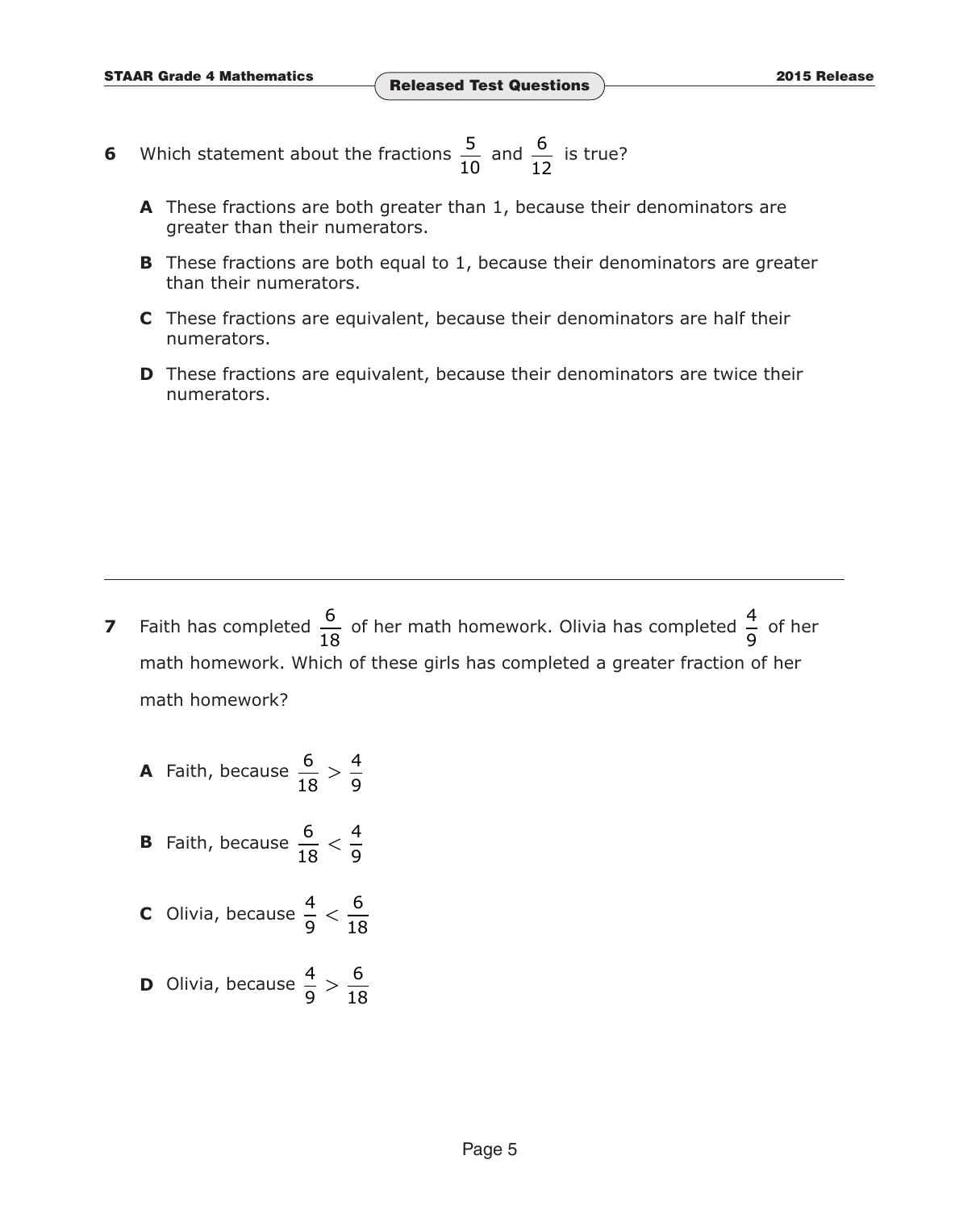**8** Cara and Elena used fabric to make costumes for a talent show. Cara used  $\frac{4}{8}$  of the fabric for her costume. The girls used  $\frac{6}{8}$  of the fabric altogether.



What fraction of the fabric did Elena use?

 $\mathsf{A} \ \frac{10}{16}$ 16  $\mathbf{B} \frac{10}{6}$ 8  $c \frac{2}{2}$ 8  $\frac{1}{2}$ 2

- **9** Hailey and Wendy painted an entire wall together. Hailey painted  $\frac{3}{7}$  of the wall, and Wendy painted the rest. Which statement is true?
	- **A** Hailey painted less than half the wall, and Wendy painted more than half the wall.
	- **B** Hailey painted more than half the wall, and Wendy painted less than half the wall.
	- **C** Each girl painted more than half the wall.
	- **D** Each girl painted less than half the wall.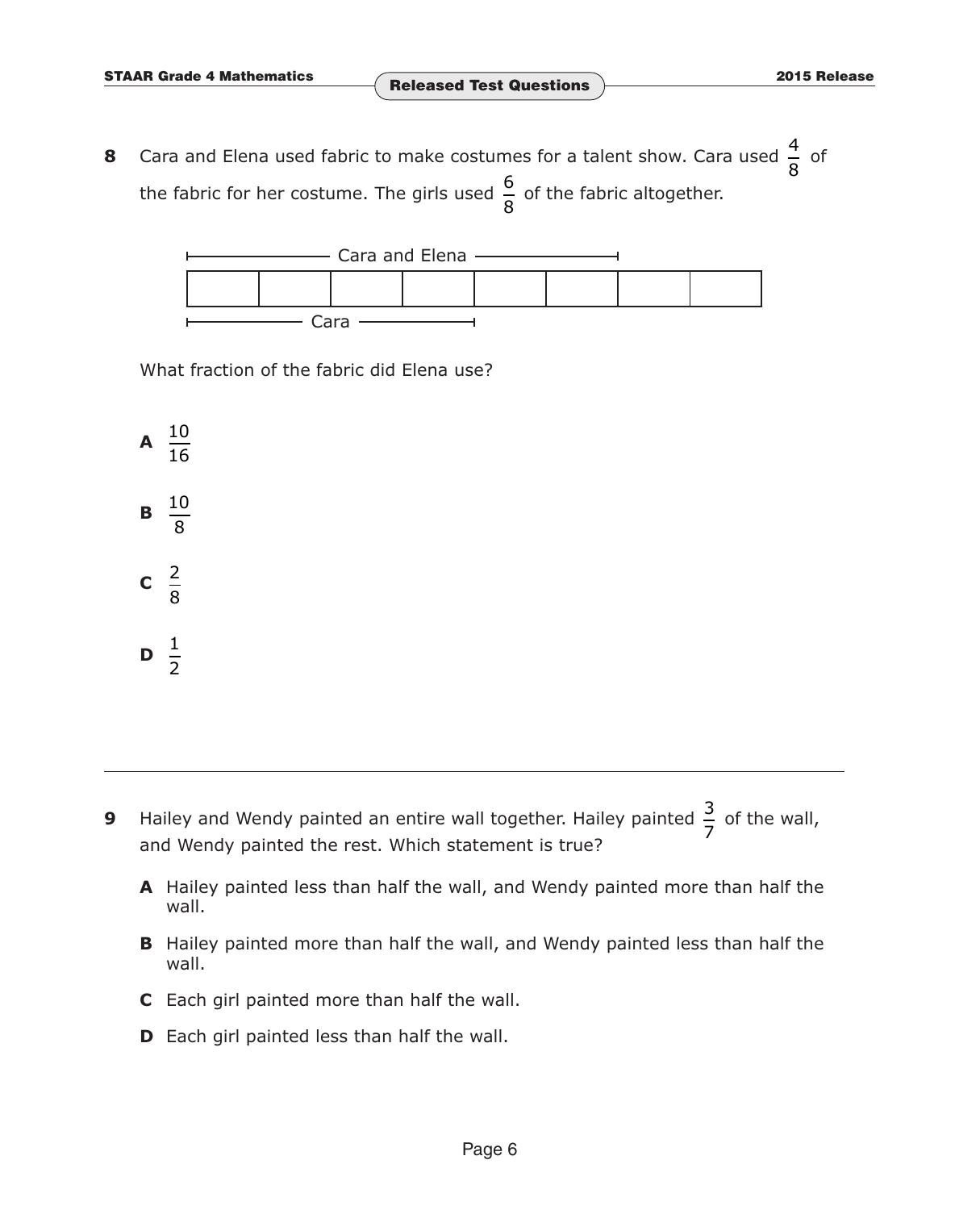**10** The locations and lengths of three of the longest tunnels in the world are listed.

- Gotthard Base Tunnel in Switzerland, 57.07 km
- Seikan Tunnel in Japan, 53.85 km
- Channel Tunnel between England and France, 50.45 km

 What is the difference between the length of the Channel Tunnel and the length of the Gotthard Base Tunnel in kilometers?

- **A** 3.22 km
- **B** 7.62 km
- **C** 6.62 km
- **D** 7.42 km

- **A** 52
- **B** 49
- **C** 45
- **D** 53

**<sup>11</sup>** Kareem will use beads to make bracelets. He has 475 beads and needs to use 9 beads for each bracelet. What is the greatest number of bracelets Kareem can make with 475 beads?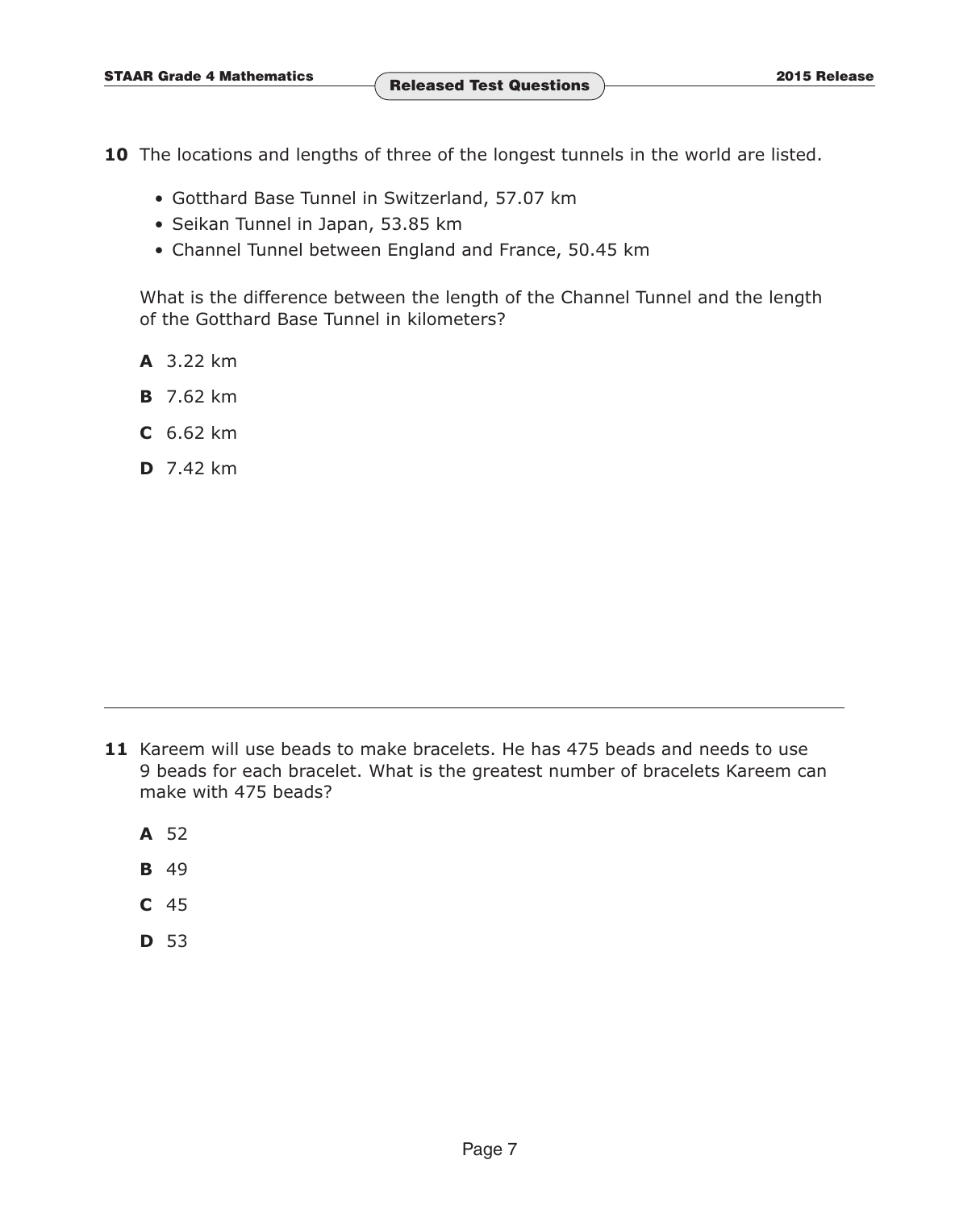**12** Madeline has 4 rolls of tape. Each roll contains 63 inches of tape. Madeline used 42 inches of tape for a project. Which diagram shows a way to find *n*, the number of inches of tape that Madeline has left?







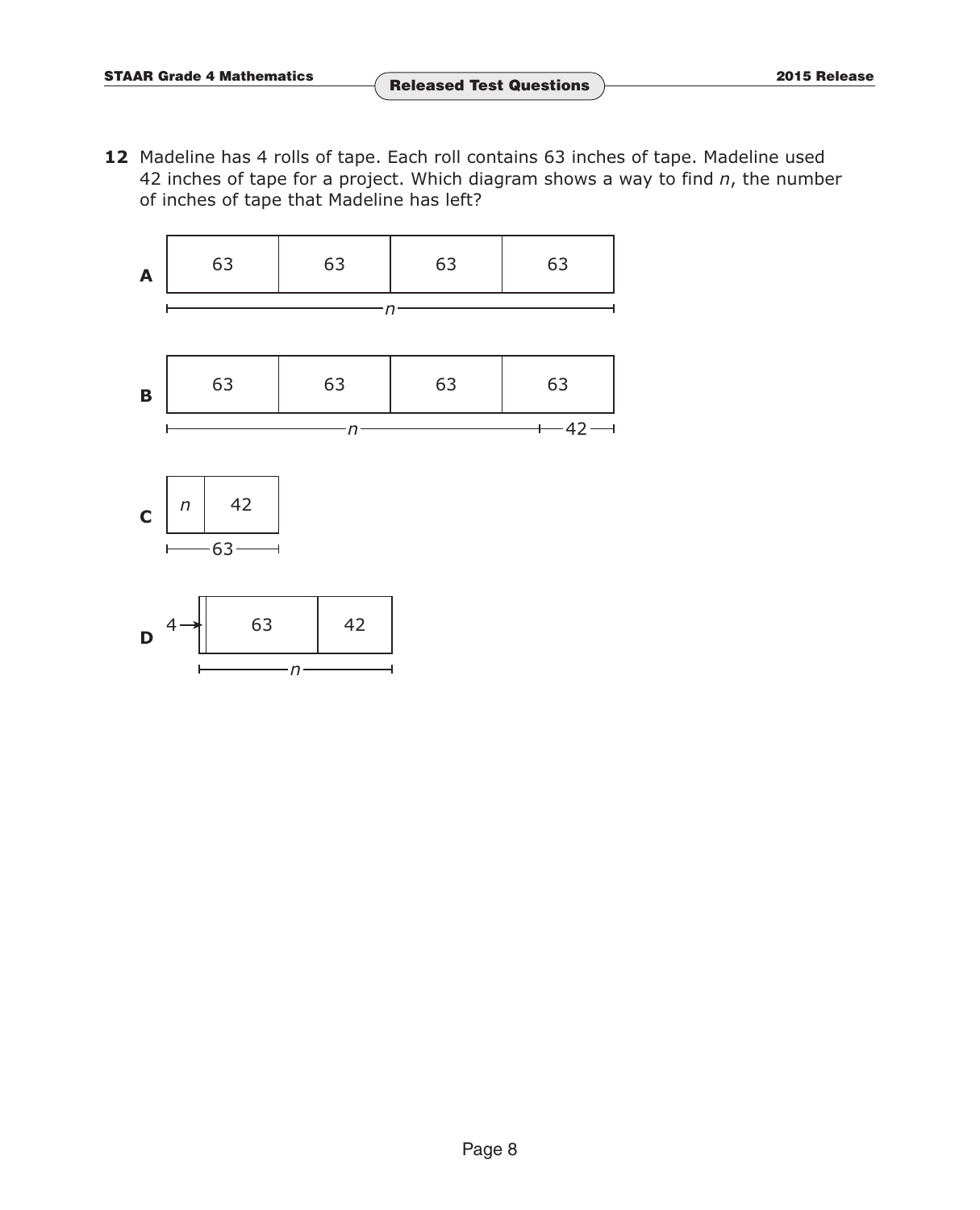**13** The table shows a relationship between the input numbers and the output numbers generated by a number machine.

Number Machine

| Input | Output |  |
|-------|--------|--|
|       | 79     |  |
| 2     | 80     |  |
|       | 81     |  |
|       | 82     |  |

 Which number machine shows the same relationship as the one shown in the table?

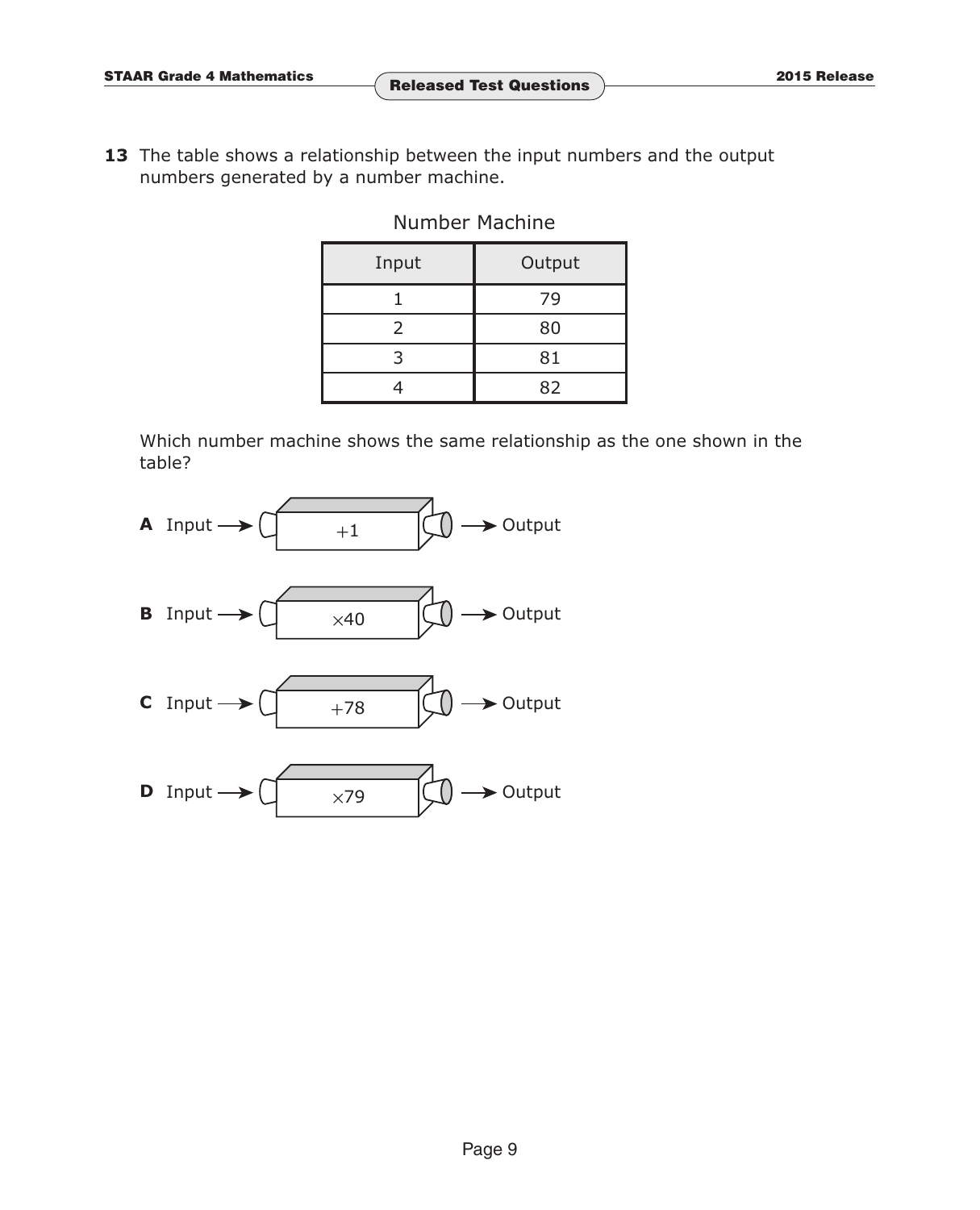**14** The model shows a rectangular field with a length of 150 m. The perimeter of the field is 400 m.

150 m



What is the width of the field in meters?

- **A** 250 m
- **B** 100 m
- **C** 125 m
- **D** 50 m

- **15** Which figure **cannot** have parallel line segments?
	- **A** Square
	- **B** Pentagon
	- **C** Triangle
	- **D** Trapezoid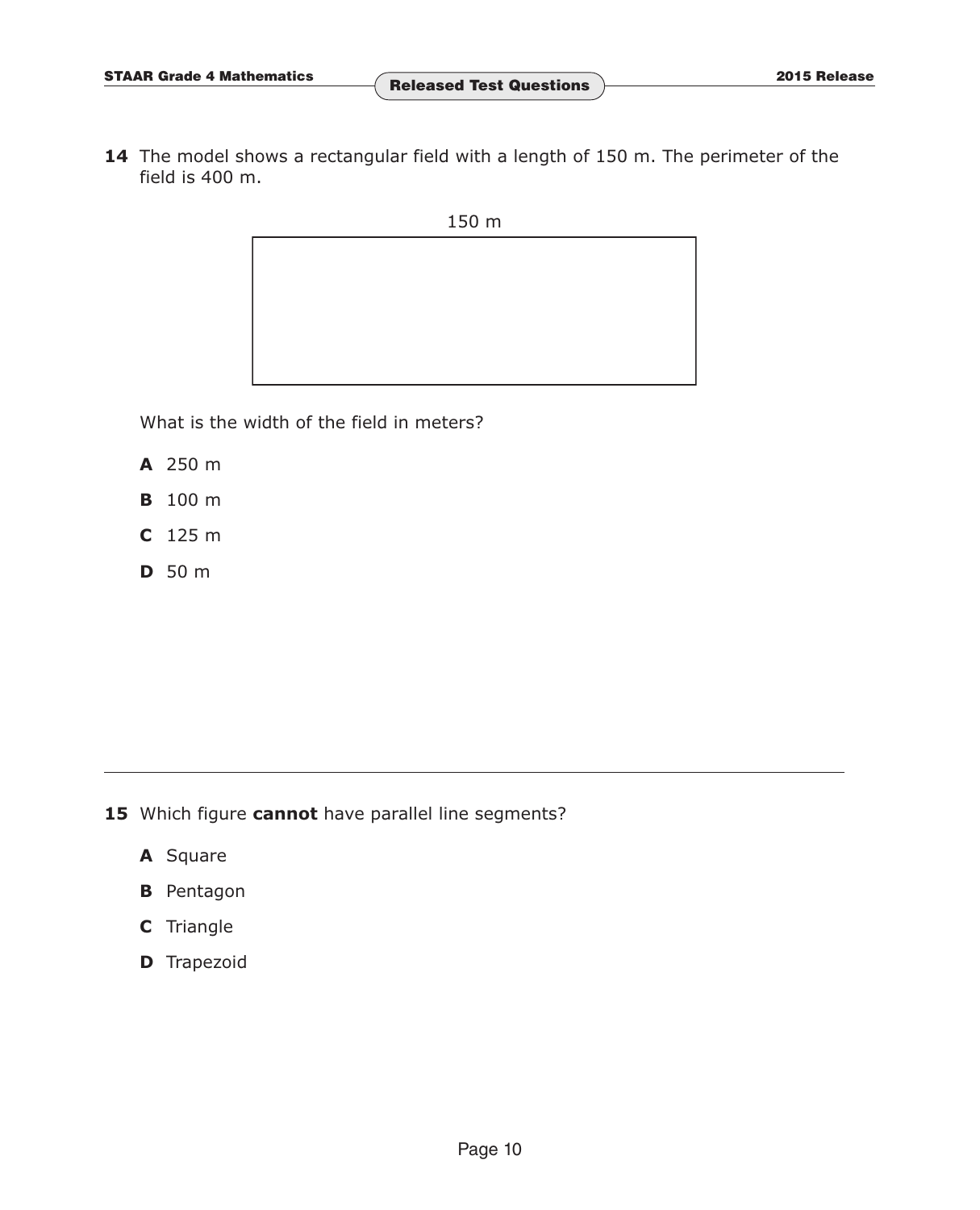16 Angle *N* is shown on this protractor.



What is the measure of angle *N* to the nearest degree?

- **A** 75°
- **B** 105°
- **C** 80°
- **D** 180°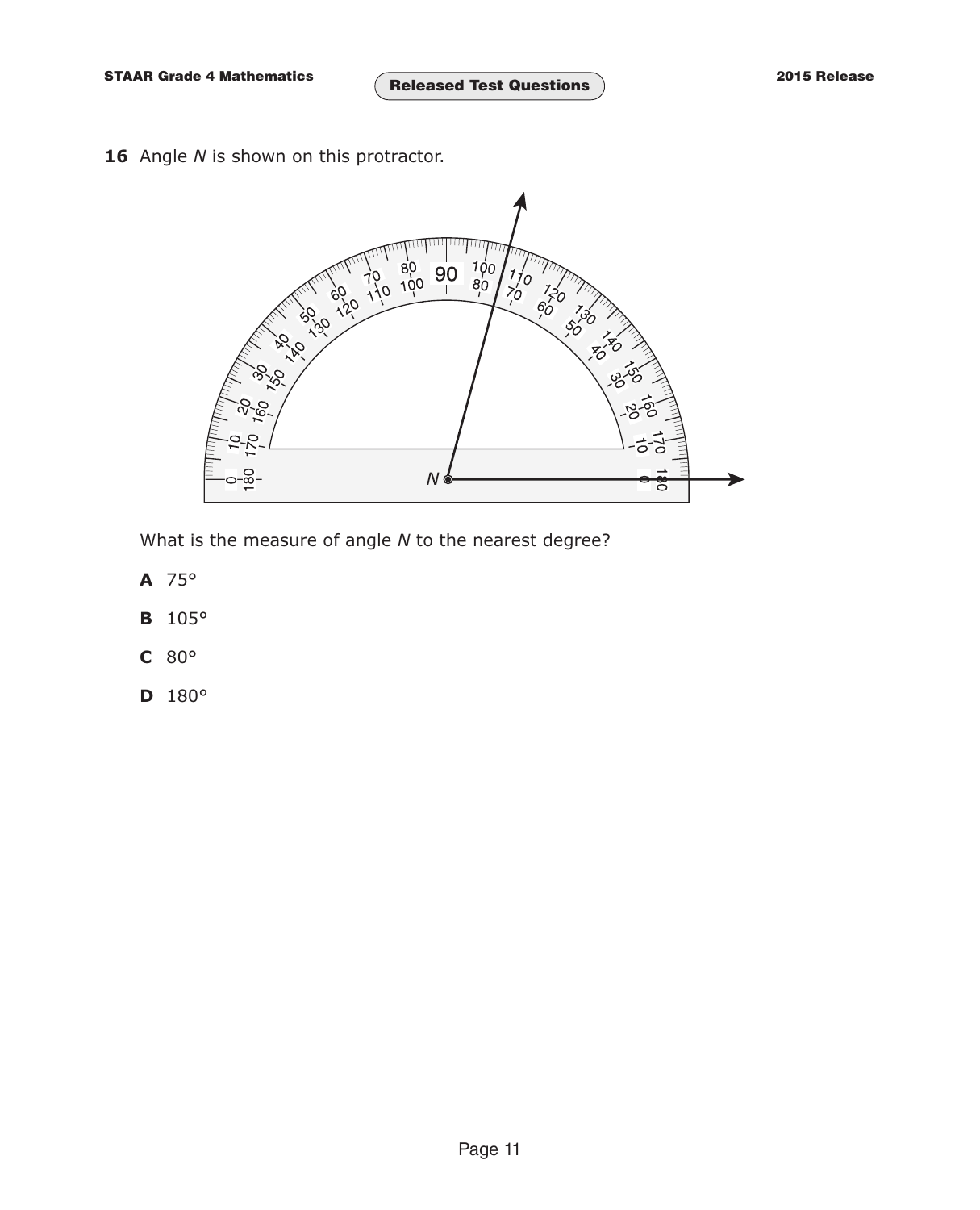17 Frank is using a protractor to construct an angle that measures 65°. First he draws ray *PQ*, as shown on the protractor.



 To complete the 65° angle, Frank should draw another ray that starts at point *P* and passes through —

- **A** point *R*
- **B** point *S*
- **C** point *T*
- **D** point *V*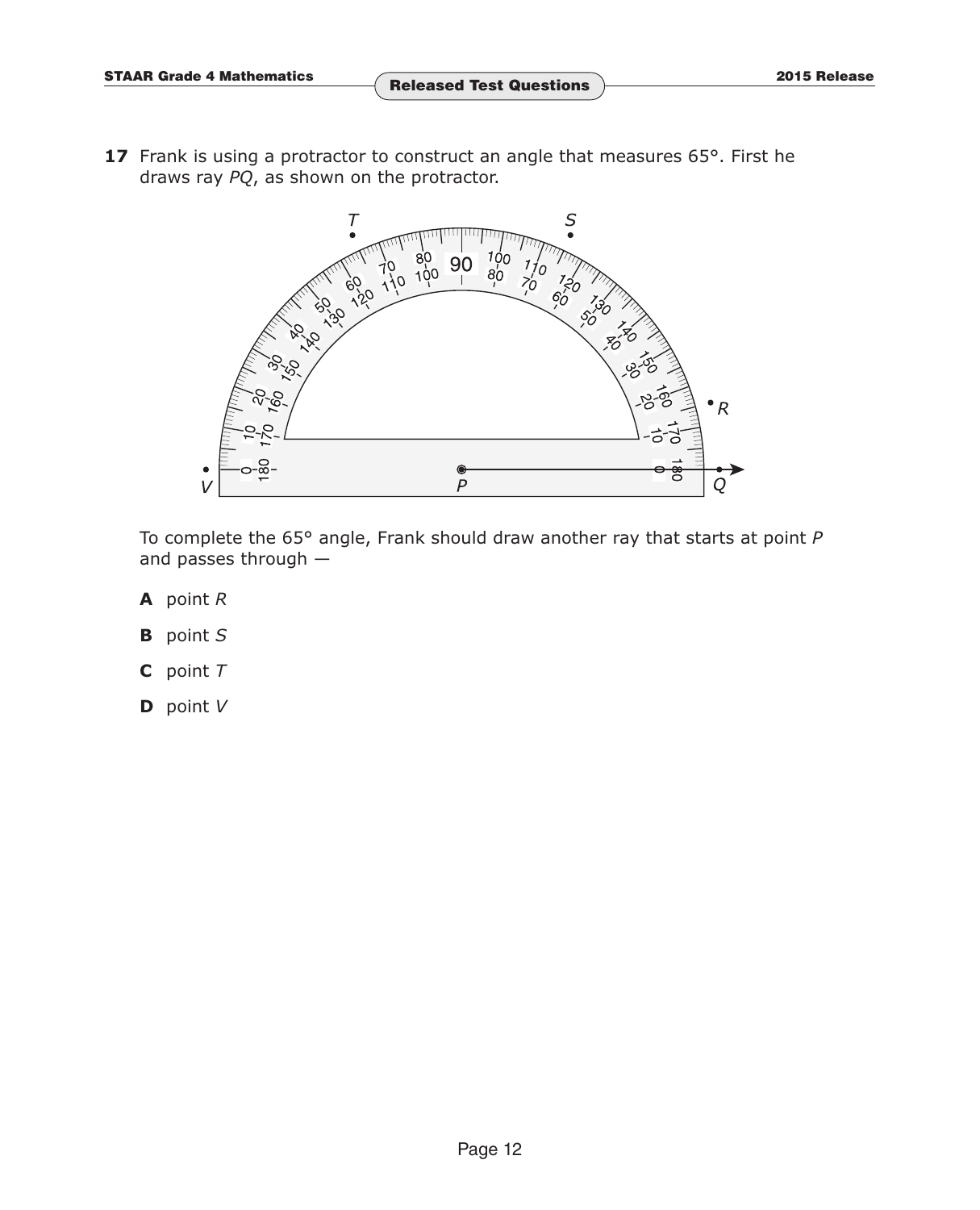18 Angle 1 and angle 2 form a right angle.



The measure of angle 1 is 32°. What is the measure of angle 2?

- **A** 32°
- **B** 90°
- **C** 58°
- **D** 62°
- **19** Vivian had a \$5 bill, 3 quarters, 2 dimes, and 5 nickels. She paid for a poster that cost \$5.36. How much money does she have left?
	- **A** \$1.16
	- **B** \$0.84
	- **C** \$6.20
	- **D** \$0.04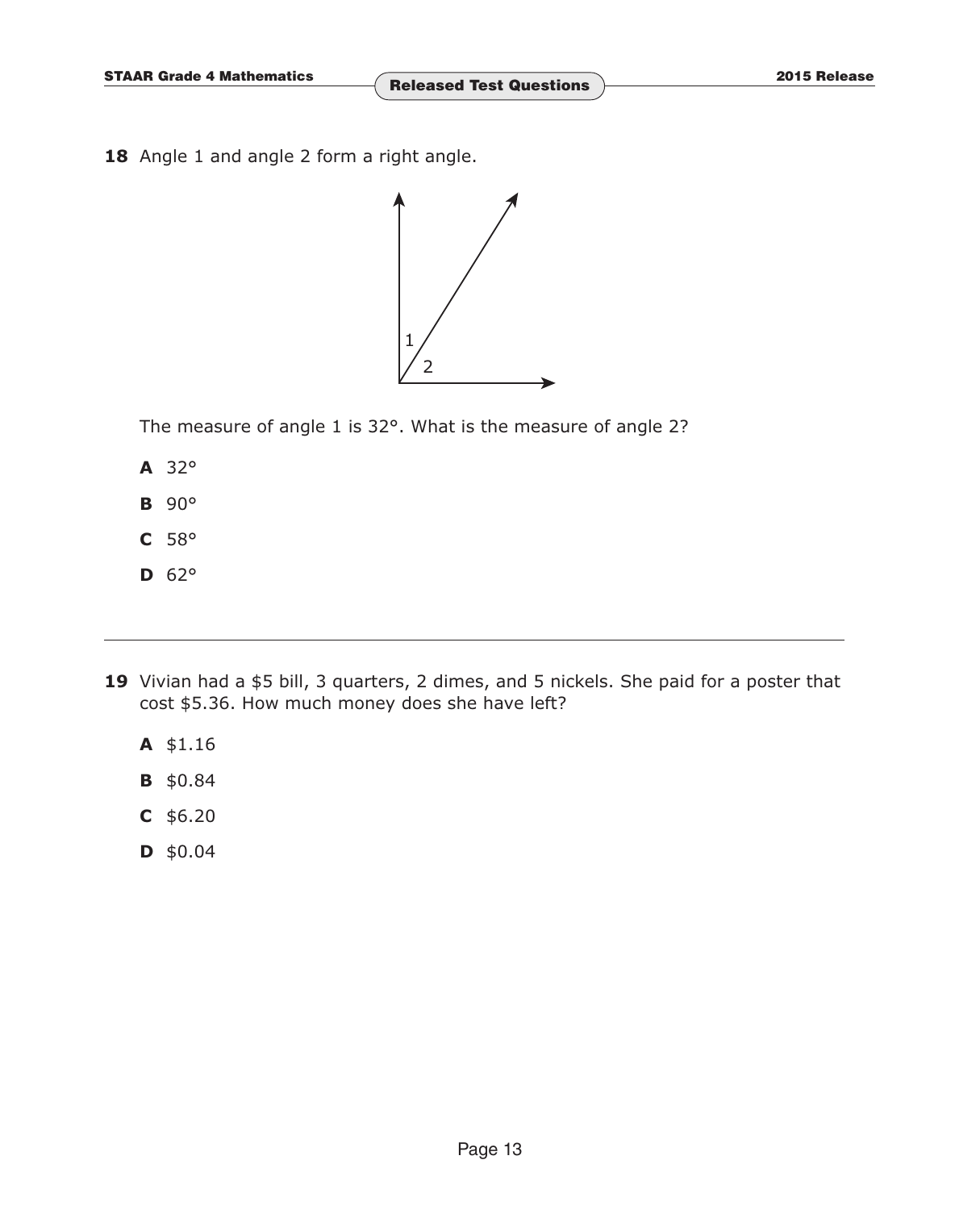**20** The table shows the number of pets that each student in Mrs. Morris's class owns.

| Number of<br>Pets | Frequency     |  |
|-------------------|---------------|--|
| U                 | <b>THI</b>    |  |
|                   | Ш             |  |
| 2                 | <b>THE II</b> |  |
| 3                 |               |  |
|                   |               |  |
| 5                 |               |  |

#### Students' Pets

Which dot plot represents the data in the table?

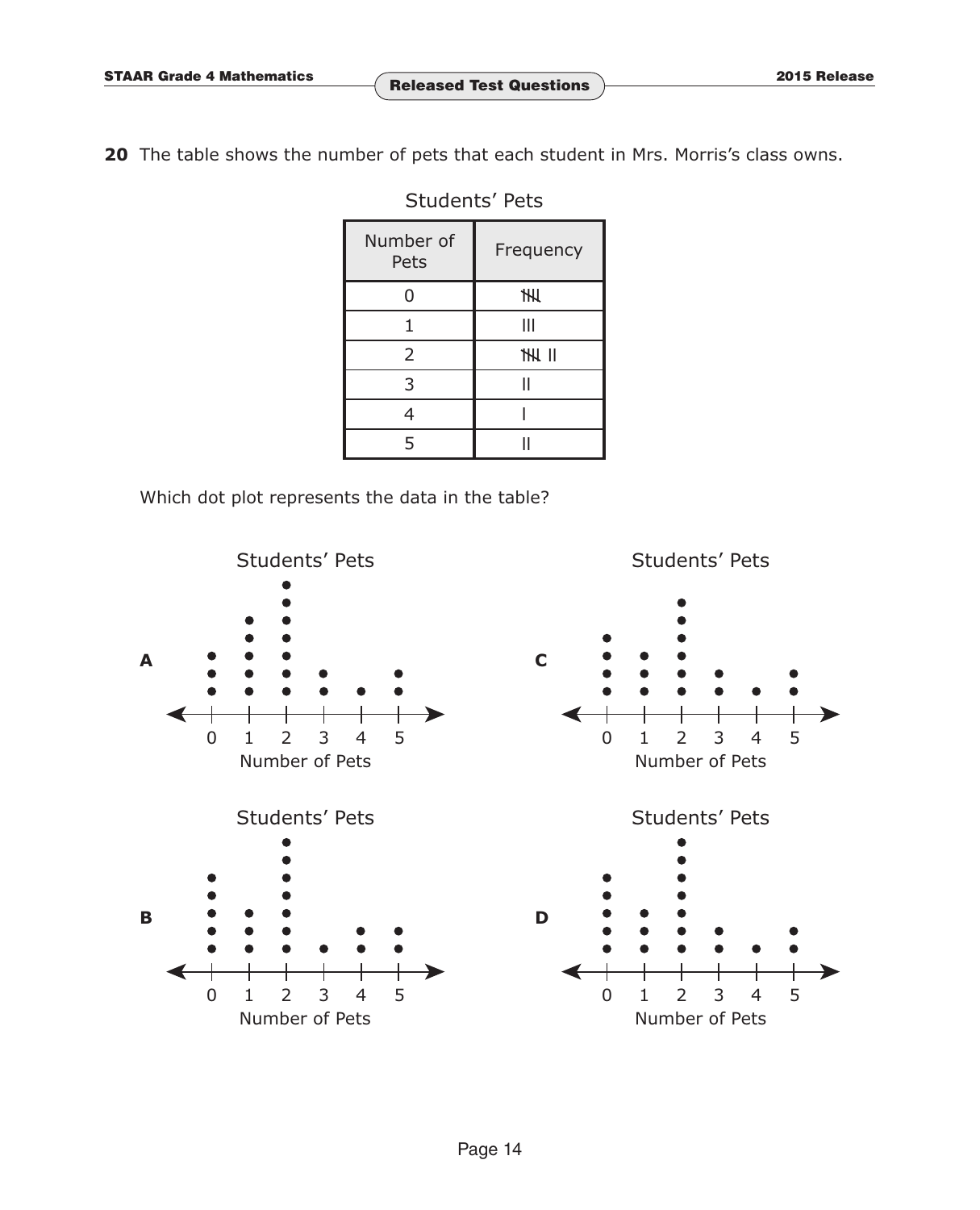**21** Karnika recorded the number of minutes she practiced volleyball each week for several weeks. She used a stem and leaf plot to organize the data.

#### Volleyball Practice Time Stem | Leaf 14 15 16 0 2 2 5 5 0

14 2 means 142 minutes.

 Based on the data, what is the amount of time in minutes Karnika practiced volleyball?

- **A** 894 min
- **B** 597 min
- **C** 594 min
- **D** 1,224 min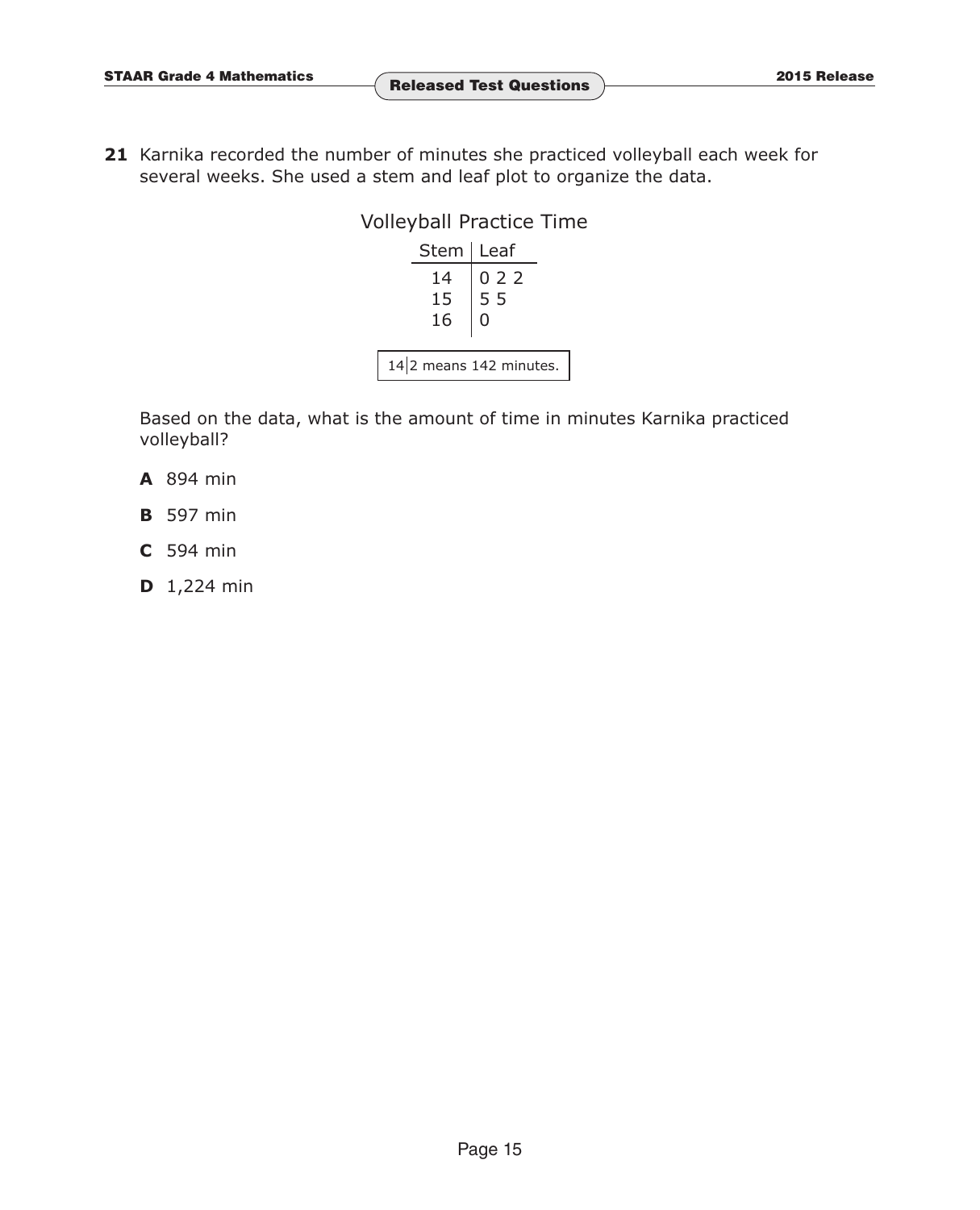- **22** Raina sold pens decorated with fancy tape.
	- Raina's expenses were \$11.57 for supplies.
	- Raina sold 12 pens for \$2 each.

What was Raina's profit?

- **A** \$24.00
- **B** \$35.57
- **C** \$12.43
- **D** \$2.43

**23** Which of these services is **not** provided by a financial institution such as a bank or credit union?

- **A** Informing customers of the amount of money in their accounts
- **B** Informing customers of how the money in their accounts must be spent
- **C** Providing cash when customers make withdrawals from their accounts
- **D** Providing loans to customers that can be paid back over time with interest